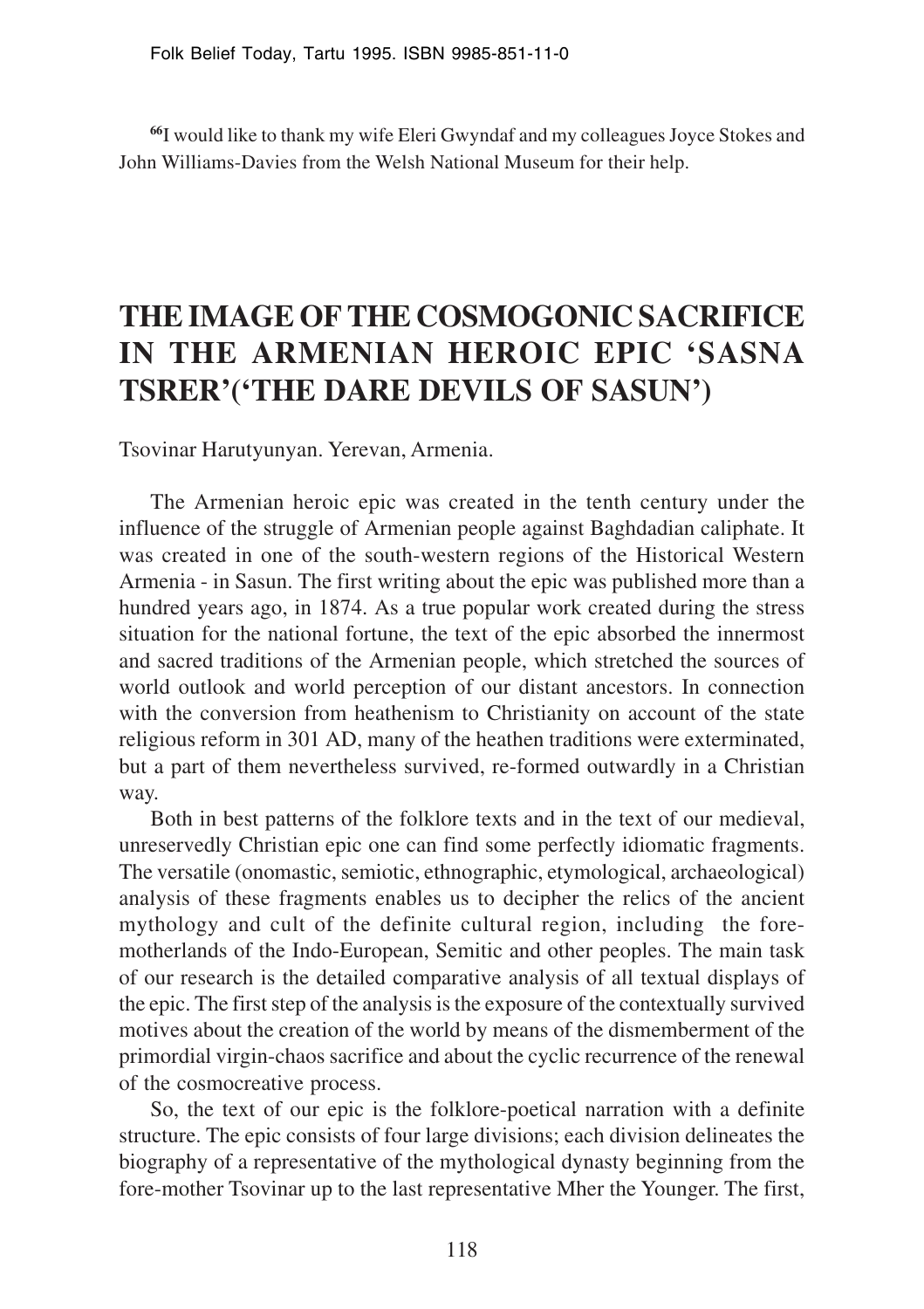Tsovinar, manifests the originative (productive) beginning. Mher the Younger is the last representative of the dynasty. He by himself locks the life of the dynasty being childless. But he is at the same time immortal and riding on his horse to the cave he reserved the hope and right to return to the renewed world, i.e. the right on revival self-birth. So the end of the plot is laid, but being not closed with it the end contains in itself the ability to create a new, principally similar cycle.

The ability of the spiral continuation of the plot allows to see here the consonance with the spiral-cyclic structure of the text. The initial point symbolizing the birth and the beginning, before returning to itself, serves as the precondition for the transition to the next stage, the epoch of the life-creating circle. The whole plot with the circular motion is divided into four parts (segments), which in Armenian tradition are called 'the branches'. The first branch contains the story about the sources and origin of Sasna Tsrer mythological dynasty, which also has other names: *Jojants Tun* ('The House of the Great Ones', 'The House of the Giants'), *Khajants Tun* ('The House of the Brave Ones'). The branch has the name, which corresponds to the names of the twin brothers, the patriarchs of the dynasty. Non-Christian, patriarchal heathen tradition did not singled out the veritable source (cf. Latin *nomen auctoris stirpis*) for the title of this branch, but presents the name of the virgin mother of the twins and the fore-mother (cf. Latin *auctor stirpis, proavia* etc.) of all the heroes of the kin.

The second branch is the biography of Mher the Great, and the third branch is devoted to David of Sasun, to the son of Mher the Great. The desire for liberty of Armenian people has been described extremely vividly in this part of the epic. The name of David of Sasun is attached not only to the third branch but often also to the whole epic.

The fourth branch is the branch of Mher the Younger who is the son of David of Sasun. In consequence of the malediction of his father, Mher the Younger is childless and immortal. When the feeble Earth refuses to carry him, he goes to the cave on his famous horse, Khurkik Jalali by name, following the advice of his dead parents. It must be remembered that the horse, as well as the lightning-like sword and the royal regalia, had been received as a gift by the patriarchs of the family. The text itself rather obscurely, but the context and the interpretations of the name Tsovinar ('the sea', 'the spirit of the sea', 'the light of the sea') allow us to perceive that both the horse and the other gifts are of her outcome. She is not only an ancestor-proavia of a simple family or house; she is also the Proavia of the royal family, which in the social context has a decisive role for the definite social continuum and in the mythological context she personifies cosmogonic activity.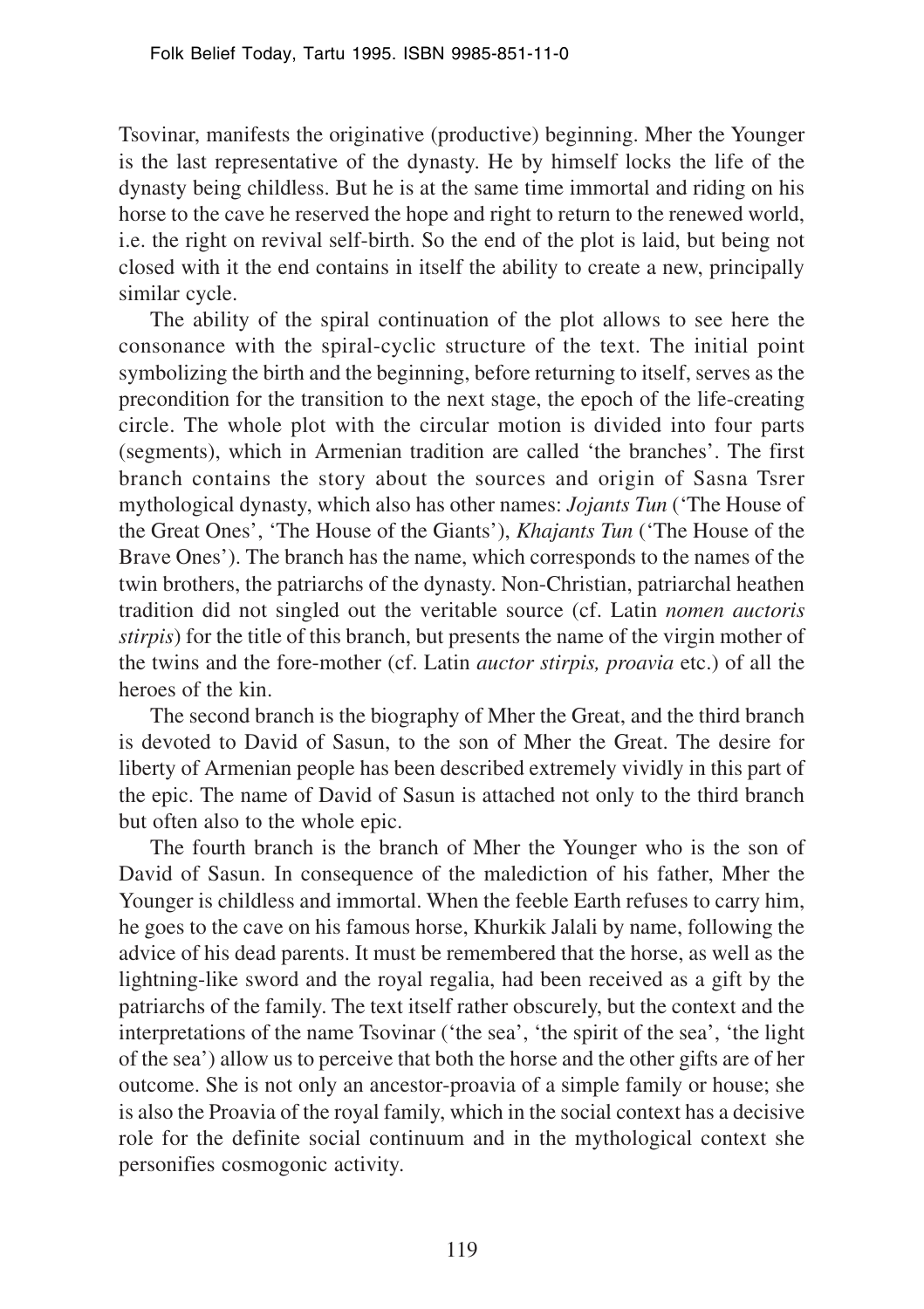It is important to note that the miraculous conception of the fore-mother Tsovinar takes place on a certain day in the year-cycle, just in the night before Ascension Day, and every year in this night the entrance to the cave of Mher the Younger opens. It must be mentioned also that this day is marked in Armenian pre-Christian tradition as the day of the sacred wedding of the Earth and the Sky. Probably, this day has a critical sacred meaning of the transition from one cycle to another.

The cyclic character of the inner composition of the epic can be recognized even by getting acquainted with the separate fragments. As a matter of fact in some regions, due to the different motives, the narrators did not reproduce the whole text, but only some parts of the epic. But even in this condition the indissoluble connection with the annual agricultural cycle can be seen. By means of studying all the idiomatic fragments of the epic we may more or less imagine the whole cycle of the ancient festivities, during which ancient Armenians established the communication with the inspired nature. The souls of the ancestors formed apparently the connective link in this contact. Before every festive occasion, before solemnities, it was necessary to propitiate the souls of the ancestors by sacrifice and special prayers in the form of invocational formulas-refrains. These cleaning-propitiating prayers entered the epic in a very archaic natural form and so they have a rather important role in the structural organization of the text. They anticipate both the epic on the whole and each of its branches. These prayers represent in each case the list of persons-heroes whose life and activity are going to be told. The presence of the praying refrains in such order gives the text of the epic the definite rhythm and form of dramatization (air of spectacle). One can get an impression that in the ancient times everything that came to us in the form of the verbal text had been performed in the ritual order, imitating the sacred antiquity. Probably during the ancient ritual times of the epic, the linguistic realities in it were these prayinginvocational refrains, anticipating the parade of the sacred actions.

The epic begins with the praying refrain to the first hero-ancestor or rather the heroine-ancestor Tsovinar. The passage in which she is the protagonist is typical: the heterodox despot (usually, the Baghdadian caliph, but occasionally in some regional or narrative variants of the same epic in this role we see a certain shah, Msra-Melik by himself, the western king-idolater, the Persian shah etc.) blockades Armenia with his troops and threatens to destroy the country, to crush the faith. In order to prevent this misfortune, beautiful princess Tsovinar must be given to the despot. But neither her father, nor the people can agree with her loss. The situation is absolutely trivial both in the social and the mythological perspective. In the moral and psychological perspective it may be valued as endless and chaotic. So, Tsovinar unintentionally is turned out to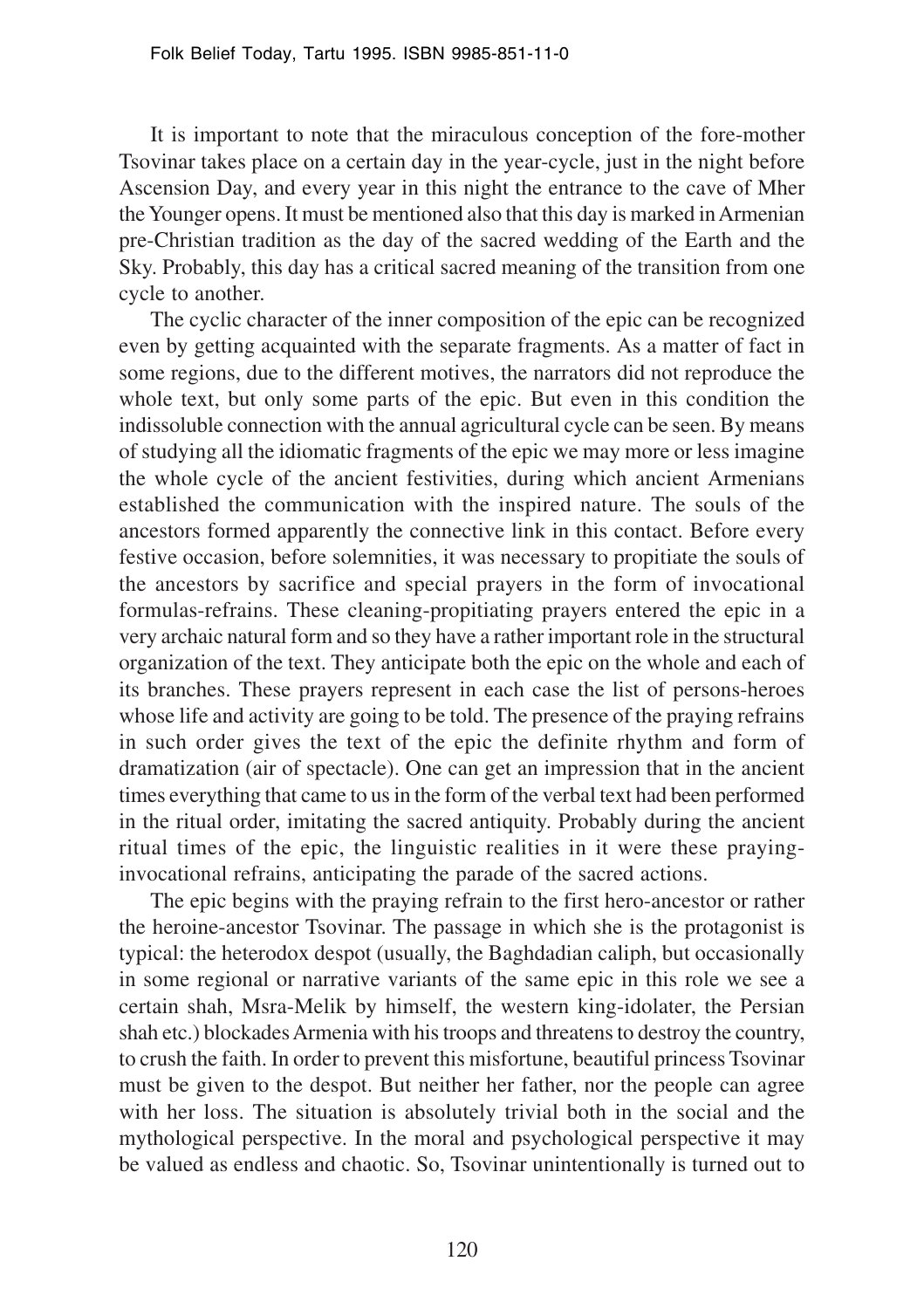be the cause of the Chaos.

In various mythological traditions such endless chaotic situations are overcome by a forcible act, by sacrifice. In the cases of Greek Iphigenia and Andromeda, the father sacrifices his daughter to escape a natural disaster and in the case of Accadian Thiamath, the demiurg destroys his ancestor to create the world. All these women are somehow connected with the sea element. While the forcible sacrifice of the Greek virgins had the aim to calm down the sea, Accadian Thiamath is the initial sea-chaos and her intersection is equivalent to the establishing order of the world since the two parts of her body became respectively the sky and the earth.

In the case of Tsovinar, there is no forcible action. She herself makes her choice to commit the self-sacrifice. It is important to emphasize the combination of three synchronous hypostases in one person. She presents the original virgin chaotic sea (which is already codified in her name), the donor and the sacrifice. Compared with Greek Iphigenia and Andromeda and Accadic Thiamath, the combination of three hypostases of Tsovinar looks redundant (Iphigenia was only the sacrifice and then the priestess, Thiamath was the untamed chaos and then the sacrifice), but it reveals her peculiar sacred nature. But where is the sacrifice, if there is no forcible act and Tsovinar does not become the wife of the despot either? If we leave aside the narrative background of the epic, the image of Tsovinar remains as a virgin, uncontrollable, primitive nature left all alone by herself. The existence of these three functions, presented by Tsovinar's three hypostases, is quite sufficient for a such sacred act as sacrifice.

The primary solitude of Tsovinar is delicately described in the epic: Tsovinar goes to the sea with her girl-friends for a walk before her marriage. Due to her prayers, a white fresh-water spring appears in the gulf of the sea (variant: white rock, from which fresh-water springs). Tsovinar alone reaches the spring and quenches her thirst with two handfuls of water. This passage precisely gives the mythological primary solitude of Tsovinar, who while going into the sea, meets herself. And she did it on the day of the sacred marriage of Heaven and Earth (so called Hierogamia), represented in the christianized code of our epic as the Ascension Day. So the impregnation of virgin Tsovinar takes place in sacrally marked spatio-temporal parameters: in the center of Universe represented as the center of the primitive sea and on the sacred day. After the birth of her twins Tsovinar obtains the single hypostasis - maternity. All her attributes are passed by to her sons and are incarnated in them: her sons are as beautiful and excellent as they are strong in struggle. They always face the danger of being sacrificed to their stepfather's god, in the same way their mother was sacrificed.

The topic of forced impregnation by sea divinity and birth of twins can be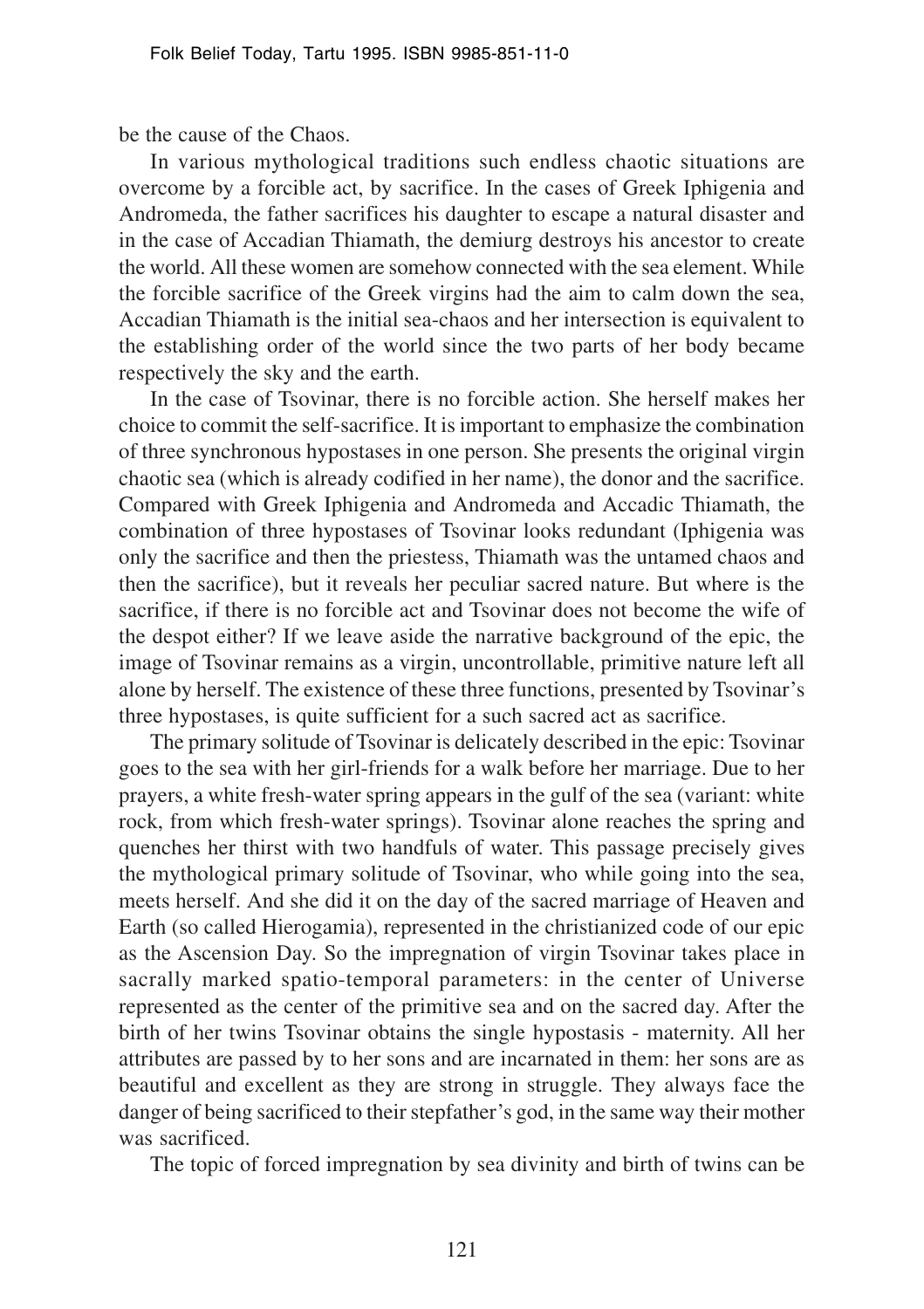observed in the relics of ancient Minor-Asian and Mediterranean myths. In Greek mythology, which is overflown by Minor-Asian and Mediterranean mythological and cult motives, one can find several sons of Poseidon, the lord of seas. They all are divinities, but from the point of view of the Supreme divinity they are either evil or disobedient creatures. It is noteworthy that the marriage of Poseidon is either occasional, or forced, or marked by another illegality - by incest.

In Roman mythology the birth of Remus and Romulus by the impregnation of virgin vestal Rhea, is also connected with the water element. In Old Indian mythology the topic of the birth of Asvins resembles to the topic under study. The name of their mother Saranyu ('quick', 'prompt', 'swift') is connected with the Roman Rhea, the name of the mother of Remus and Romulus, through Greek *tó rhéos* ('a stream'), *rhe* ('to flow', 'run', 'stream', 'gust'). Different so-called 'water designations' are often represented as names or epithets of the female divinity of maternity and fertility (cf. also Iranian Anahita).

In all the cases mentioned above, the supernatural nature of fecundation and virginity or sexual indifference of the heroine to the impregnation is emphasized in the text. The exception here is only the myth of Greek heroine Iphimedeia. The incest in this fecundation is perhaps the reflection of the cosmogonic incest of the primary twins. But in the given situation the incest may be treated also as a symbolization of the self sacrifice of the very first lonely creature. And this first sacrifice is considered to be the source of the general cosmogony (cf. Purusha, Ymir, Thiamath etc.).

Thus, as to the topic of Tsovinar's impregnation by the two handfuls of water drunk from the spring and the birth of her twins, it should be mentioned that both in details and in the whole the story coincides most of all with the Greek myth about Aloadai and their mother Iphimedeia. In both cases the story is the same: a young woman goes to the sea, drinks water (or pours it on her breast) to quench her thirst (or her thirst of love) and from that water she gets pregnant. There are many similarities between the Armenian and the Greek twins: both Aloadai and Tsovinar's children are hunters, skillful constructors and theomachists. The Armenian brothers built Sasun using huge rockstones and also Aloadai were the founders of several towns in Boeotia. Moreover, they threatened gods to put the mountains on one another and reach the sky. Both twins are antipodes in the pair. In the Armenian pair, one of the twins is complete in his body, whereas the other one is incomplete. In the Greek pair the twins, being deceived by the gods, shoot a doe running between them and in fact kill each other.

In 1956 on Linear B tables from Pylos was desiphered a name of a previously unknown Mycenaean goddess I-PE-ME-DE-JA, which immediately was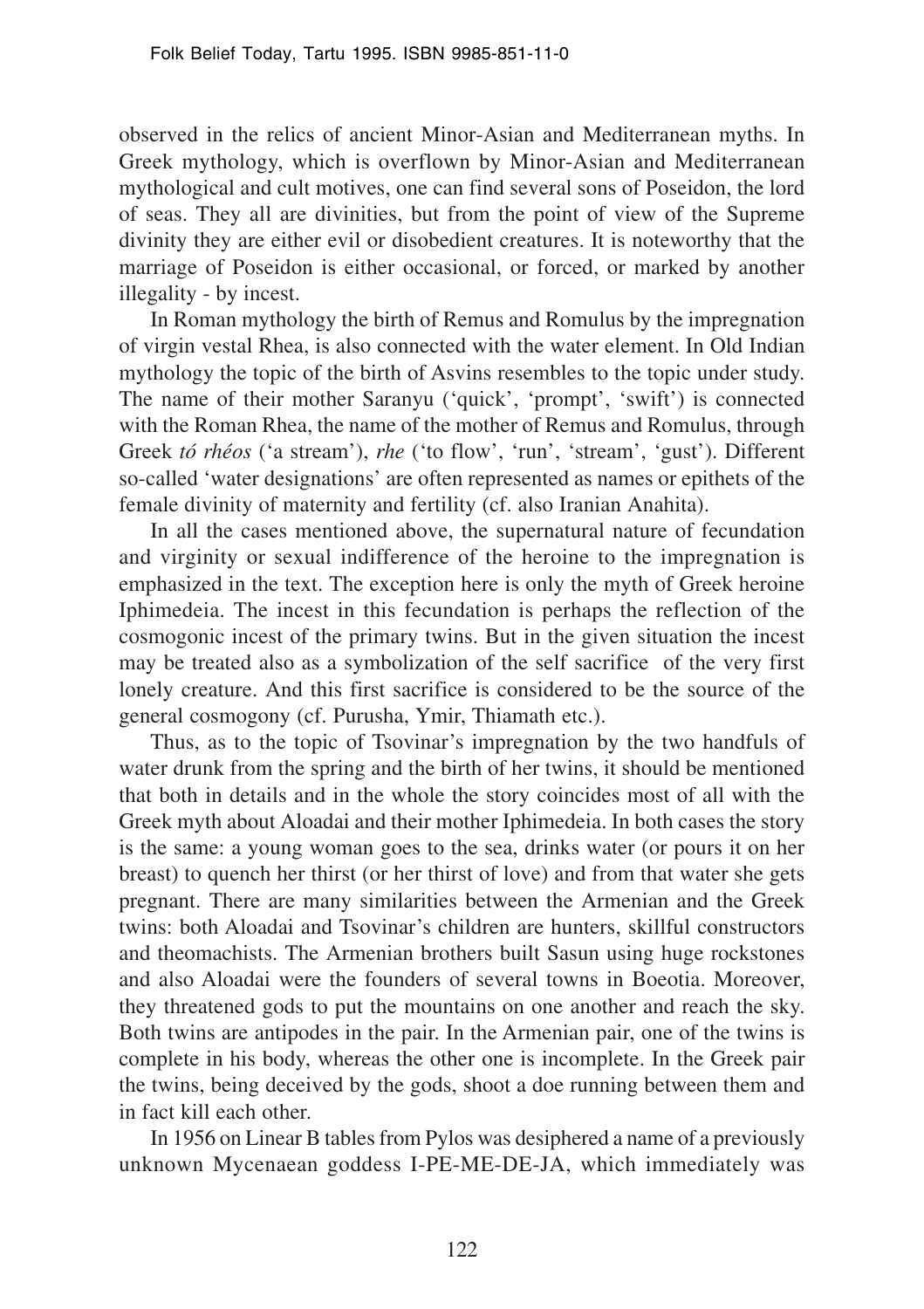identified with the Greek heroine Iphimedeia. A great number of interesting papers (e.g. by G. Neumann) are devoted to the etymology of this Mycenaean goddess. The name of the goddess is accepted as a compound noun, consisting of two components: *ipe* and *medeja*. The second part of the name is identified with the name of Medea (the daughter of Aeetes, the king of Colchis, and wife of Jason, famous for her magic), also with the name of Medusa (one of the three sister Gorgons, beheaded by Perseus), whereas sometimes it is compared with the second component in such proper names as Alkimeda, Andromeda etc.

The etymology of the first component has remained mysterious up to today, in spite of great efforts of scientists. In one of his articles J. Puhvel presents an interesting comparison of two Indo-European ritual terms: Vedic *aśvamedha* (horse sacrifice) and Gaulish IIPOMIIDVOS, a proper name, attested on silver coins of the Gaulish Aruerni (interpreted formerly as 'mad for horses').<sup>1</sup> It is noteworthy that in Rig-Veda *a*s*/vamedha* is attested only as the exocentric name of a prince, which also motivates a comparison with the Gaulish proper name on silver coins. According to Puhvel the second components of these compound names are connected with their origin, with the old Indo-European term for the sacrifice ritual. In Sanskrit *a*svamedha means the process of sacrifice, whereas in Gaulish *epomeduos* means the 'owner' or performer of the sacrifice. In both cases the etymology of the second stem-component and its functional connection with the sacrifice ritual is evident. The origin of Gaulish word goes back to the Indoeuropean \**medhu* ('honey', 'wine' or another sweet, intoxicating liquid substance), which was an integral requisite of ritual. And the first component of the *a*svamedha and *epomeduos* goes back obviously to the Indoeuropean \**ek/h/uo* ('horse').

It is possible to compare these Rig-Vedic and Gaulish proper names with the name of the Mycenaean goddess and the name of Greek heroine. As a result of the comparison one can find interesting series of names: Rig-Vedic *A*¿*vamedha*, Gaulish *Epomeduos*, Mycenaean *Ipemedeja*, Greek *Iphimedeia*. In all these words the origin of the second component and its connection with the sacrifice ritual is evident. The first component of Greek *Iphimedeia* arouses some phonetic-etymological difficulties, but probably it is the distorted reflection of the Indoeuropean \**ek/h/uo*. Thus, referring to the heroes of the Armenian epic, let us remember Khurkik Jalali, the inseparable companion of Tsovinar's generation, which in fact also originates from her.

The name Tsovinar (cf. Armenian *Covinar*) has no etymological link with this isogloss series. On the other hand the second component of this compound name is connected with Pehleve *-nvar* (cf. Zoroastrian ritual term *aspanvar* 'horse sacrifice'), which is the reflection of the same Indo-European origin or